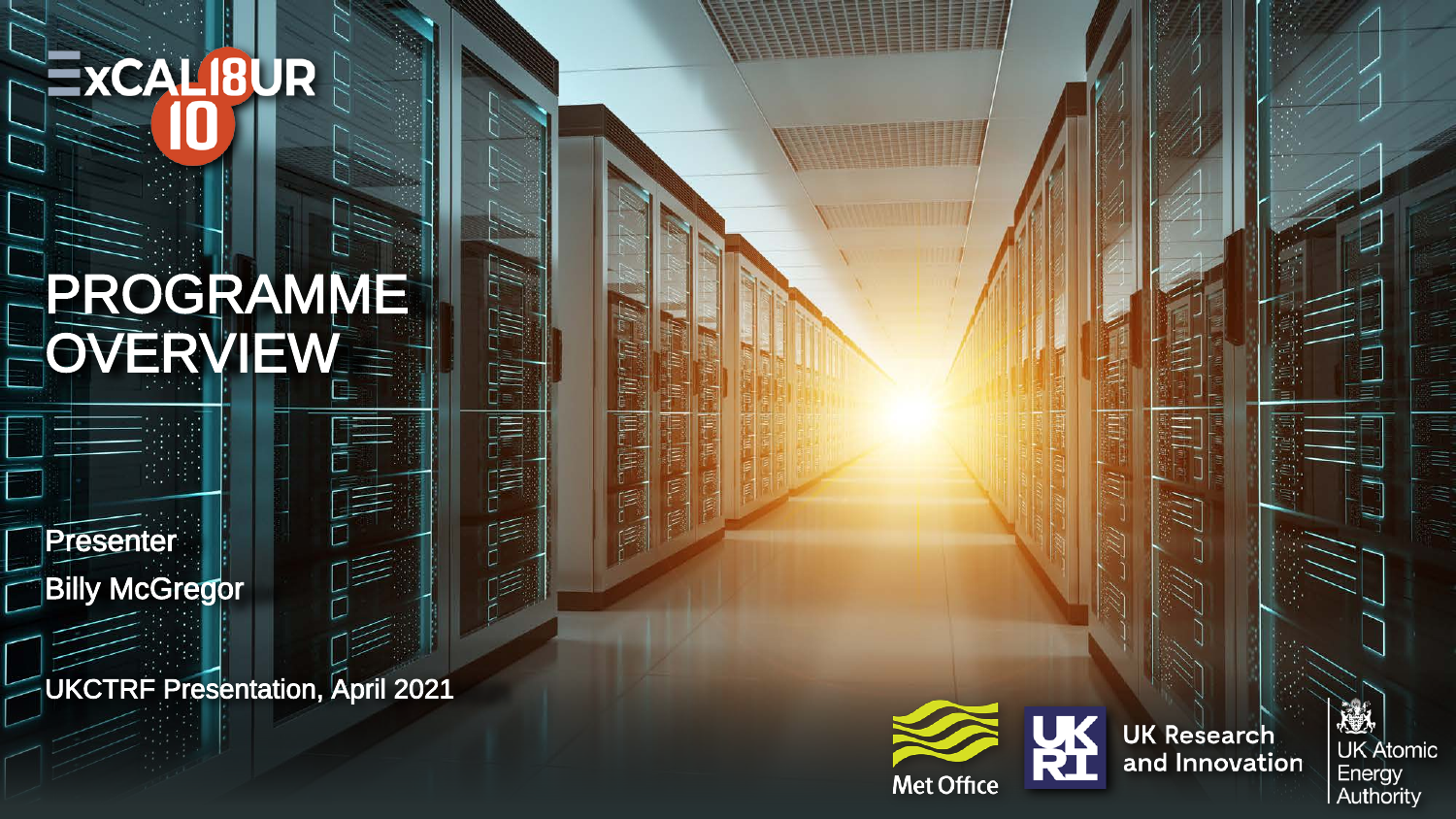#### **Background to the ExCALIBUR programme Current UK Landscape**

- What is supercomputing and what is exascale software?
- Why does it matter for the UK?
- What is the timeline for exascale software in the UK/Europe/USA/Worldwide?
- UK Research & Innovation: Science case for UK Supercomputing



© Crown Copyright, Met Office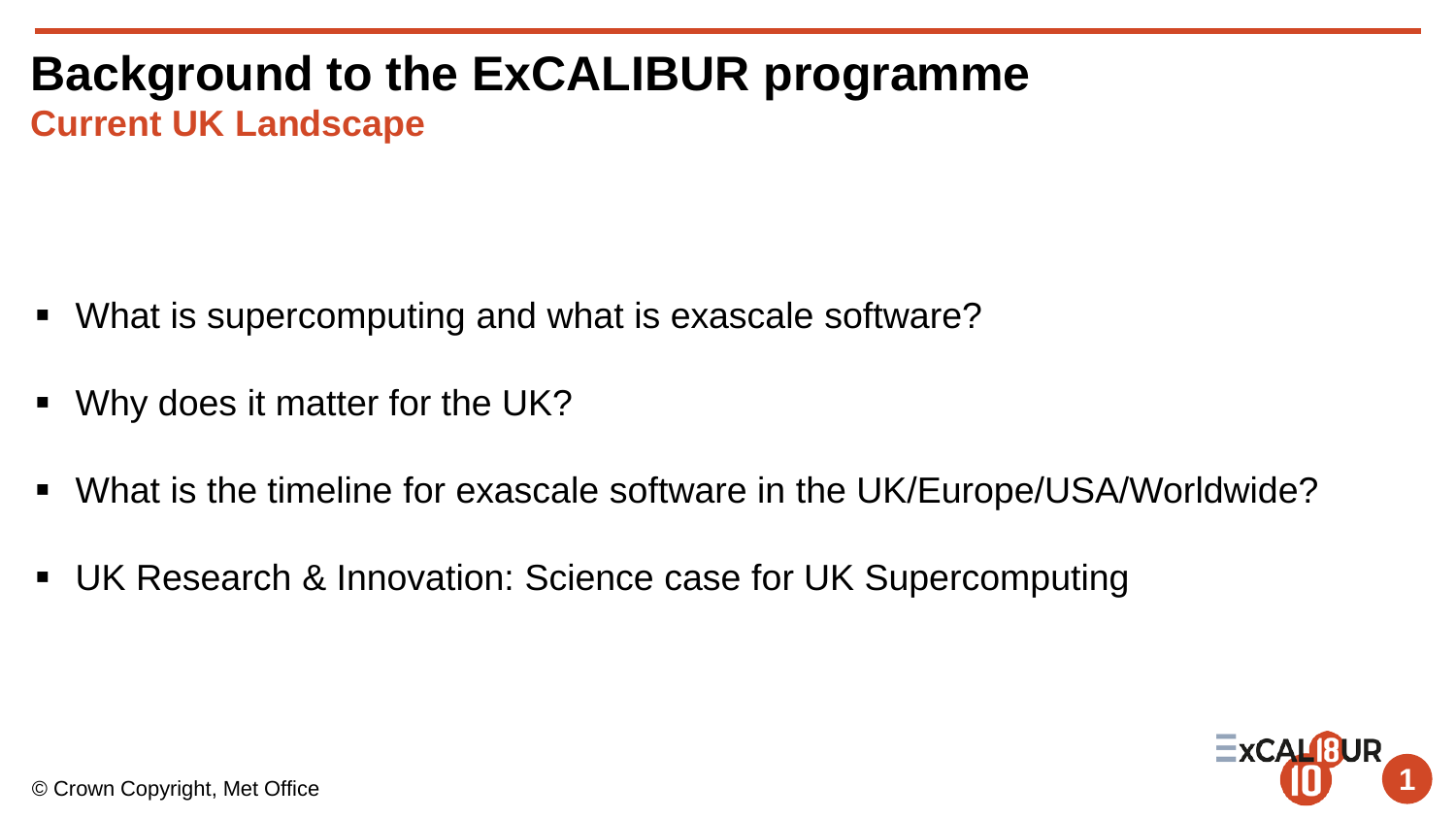#### **Strategic Priority Fund**

- The Strategic Priorities Fund (SPF) is being led by UKRI to:
	- Drive an increase in high quality multi and interdisciplinary research and innovation
	- Ensure that UKRI's investment links up effectively with government research and innovation priorities and opportunities
	- Ensure the system responds to strategic priorities and opportunities
- SPF builds on [Paul Nurse's vision](https://www.gov.uk/government/publications/nurse-review-of-research-councils-recommendations) of a 'common fund', to support high quality multidisciplinary and interdisciplinary research programmes, which could have otherwise been missed through traditional funding [channels. \(https://www.ukri.org/about-us/strategic-prospectus/how-we](https://www.ukri.org/about-us/strategic-prospectus/how-we-will-deliver-and-measure-success/)will-deliver-and-measure-success/.)

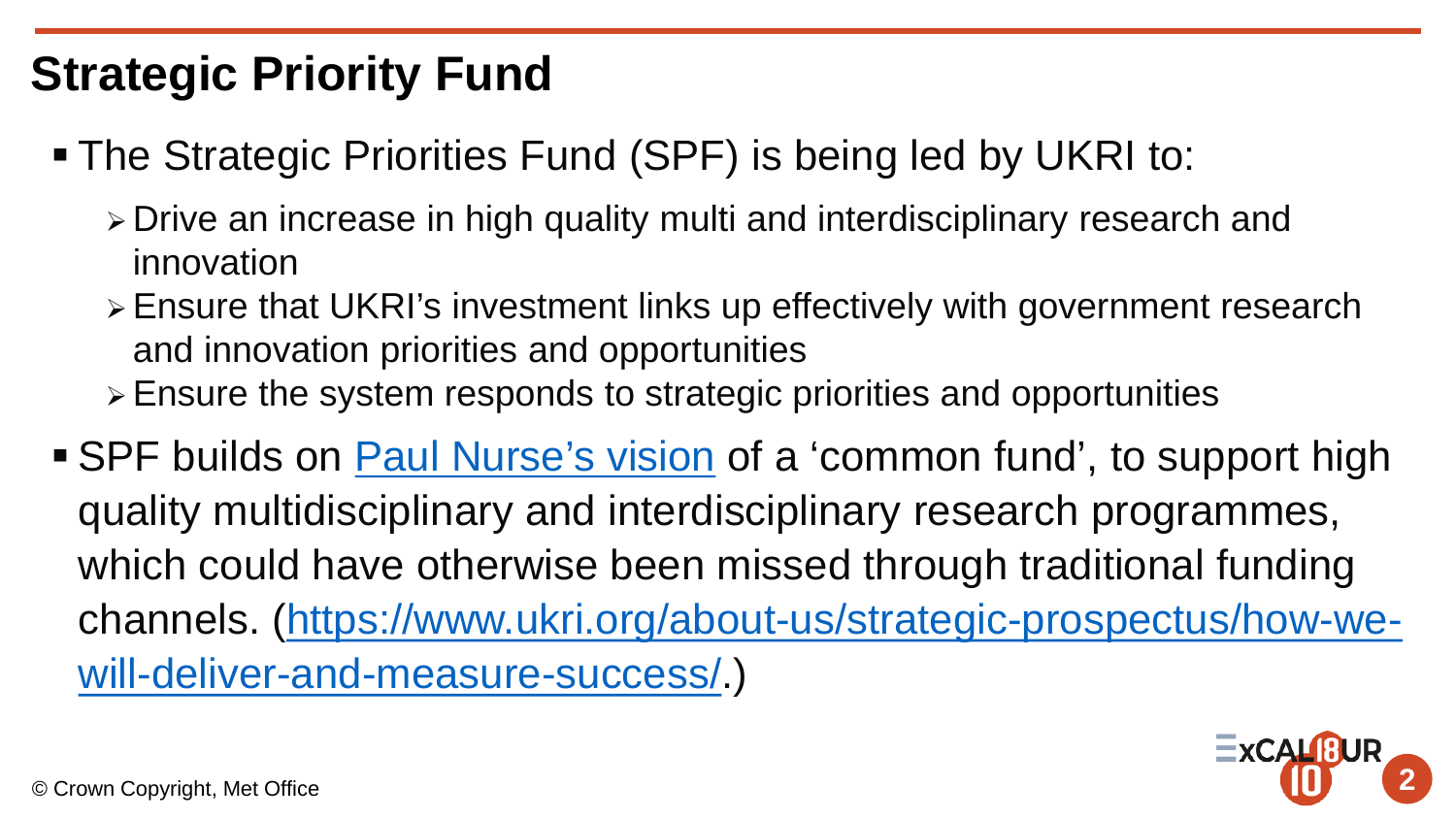#### **Harnessing Exascale Computing**

**Exascale Computing ALgorithms & Infrastructures for the Benefit of UK Research (ExCALIBUR)**

- 5 year programme
- Delivery partners: Met Office (PSREs) + EPSRC (UKRI)
- *Aiming to redesign high priority simulation codes and algorithms to fully harness the power of future supercomputers, keeping UK research and development at the forefront of high-performance simulation science*



 $ExCAUBUR$ 

UKRI SPF Wave 2: Met Office, UKAEA, EPSRC, STFC, NERC, MRC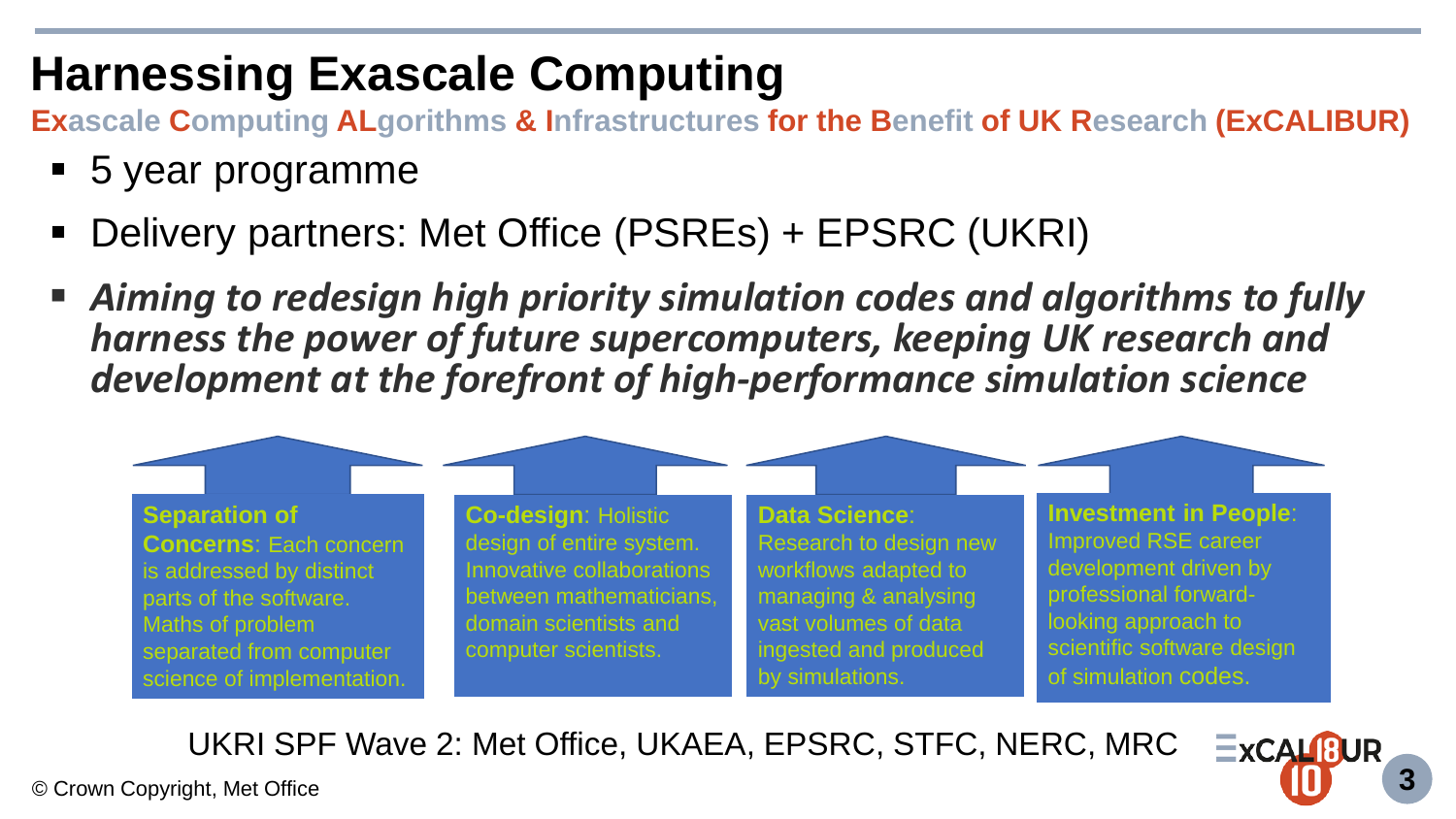#### **Programme Delivery**



**4**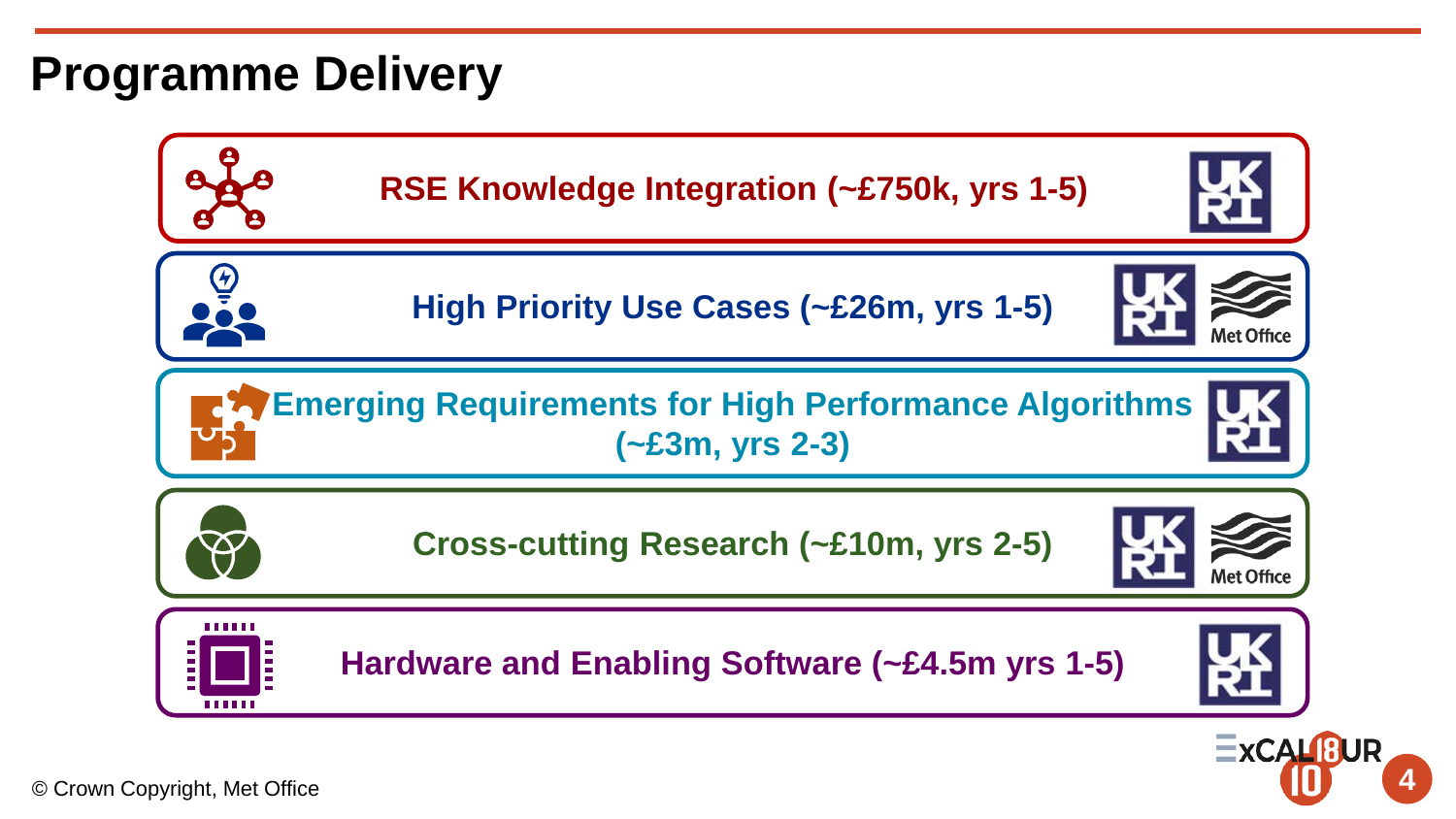# **Progress of ExCALIBUR to date**

#### **Headlines**

- Timeline of the ExCALIBUR programme
- Funded UKRI and Met Office projects
- **EXECUTE CULLE CALLE**
- Website

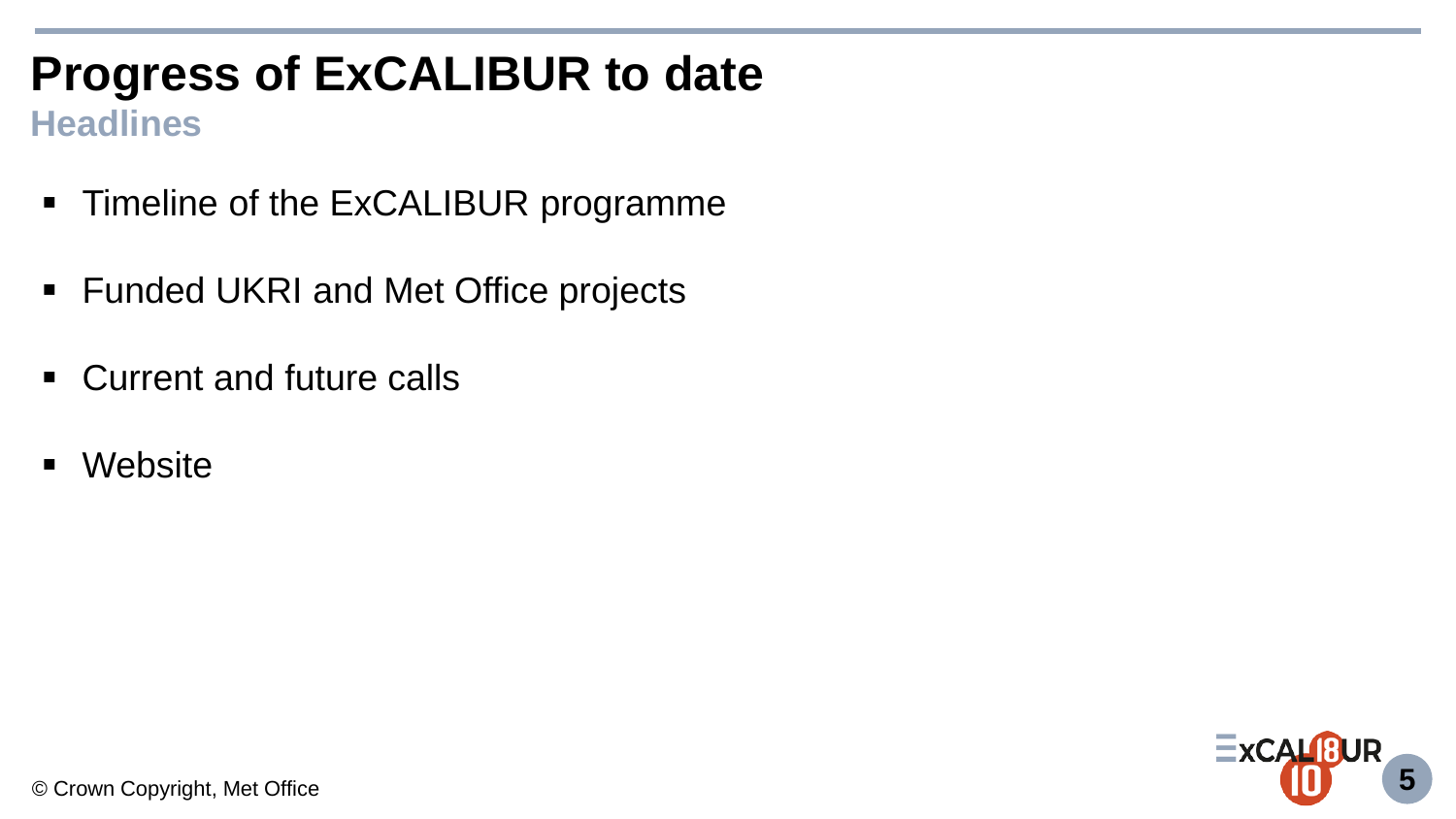#### **Use Cases**

**UKRI – Design and Development Working Groups**

- ELEMENT Exascale Mesh Network
- Materials And Molecular Modelling Exascale Design And Development Working Group
- Gen X: ExCALIBUR working group on Exascale continuum mechanics through code generation
- **Exascale Computing for System-Level** Engineering: Design, Optimisation and Resilience.
- © Crown Copyright, Met Office **6** Massively Parallel Particle Hydrodynamics for Engineering and Astrophysics
- Benchmarking for AI for Science at Exascale (BASE).
- Lattice Field Theory at the Exascale Frontier
- ExaClaw: Clawpack-enabled ExaHyPE for heterogeneous hardware
- $\blacksquare$  ExCALIBUR-HEP (= High Energy Physics)
- **Turbulent Flow Simulations at the** Exascale: Application to Wind Energy and Green Aviation

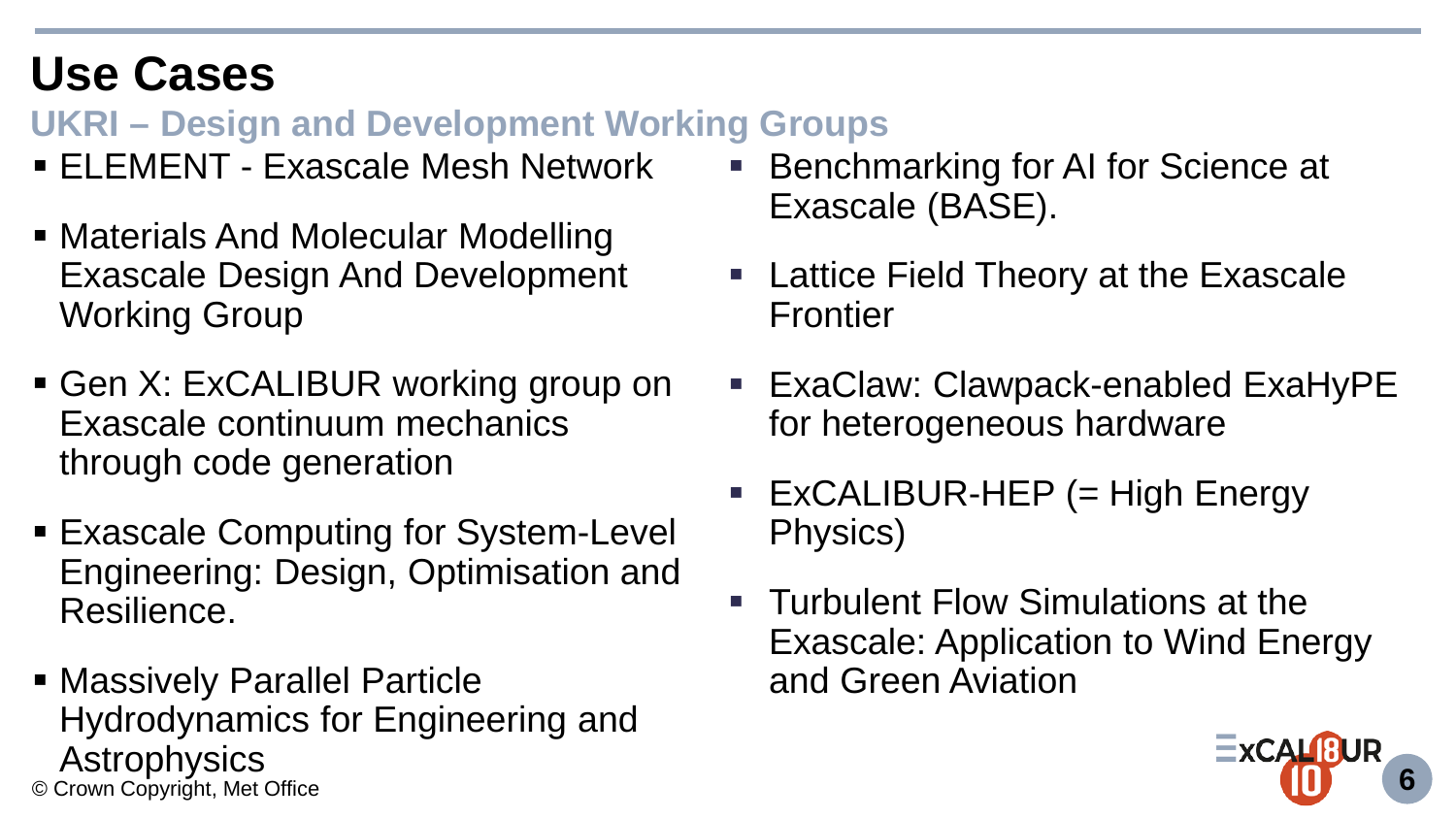# **Cross-cutting approach**

- Co-ordinated approach addressing known technology/infrastructure issue
- Resolution will lead to significant progress across range of exascale software development challenges
- **Apply to multiple Use Cases**
- Utilise the lessons learnt from the use cases and design and development working groups to address common issues that impact scientific code under development for use at exascale
- Needs to include contributors from beyond the Use Cases should be domain agnostic (within remit of ExCALIBUR)
- **ExCALIBUR two cross-cutting work packages:** 
	- **1. Common approaches and solutions**
	- **2. Potential disruptors**

© Crown Copyright, Met Office **7**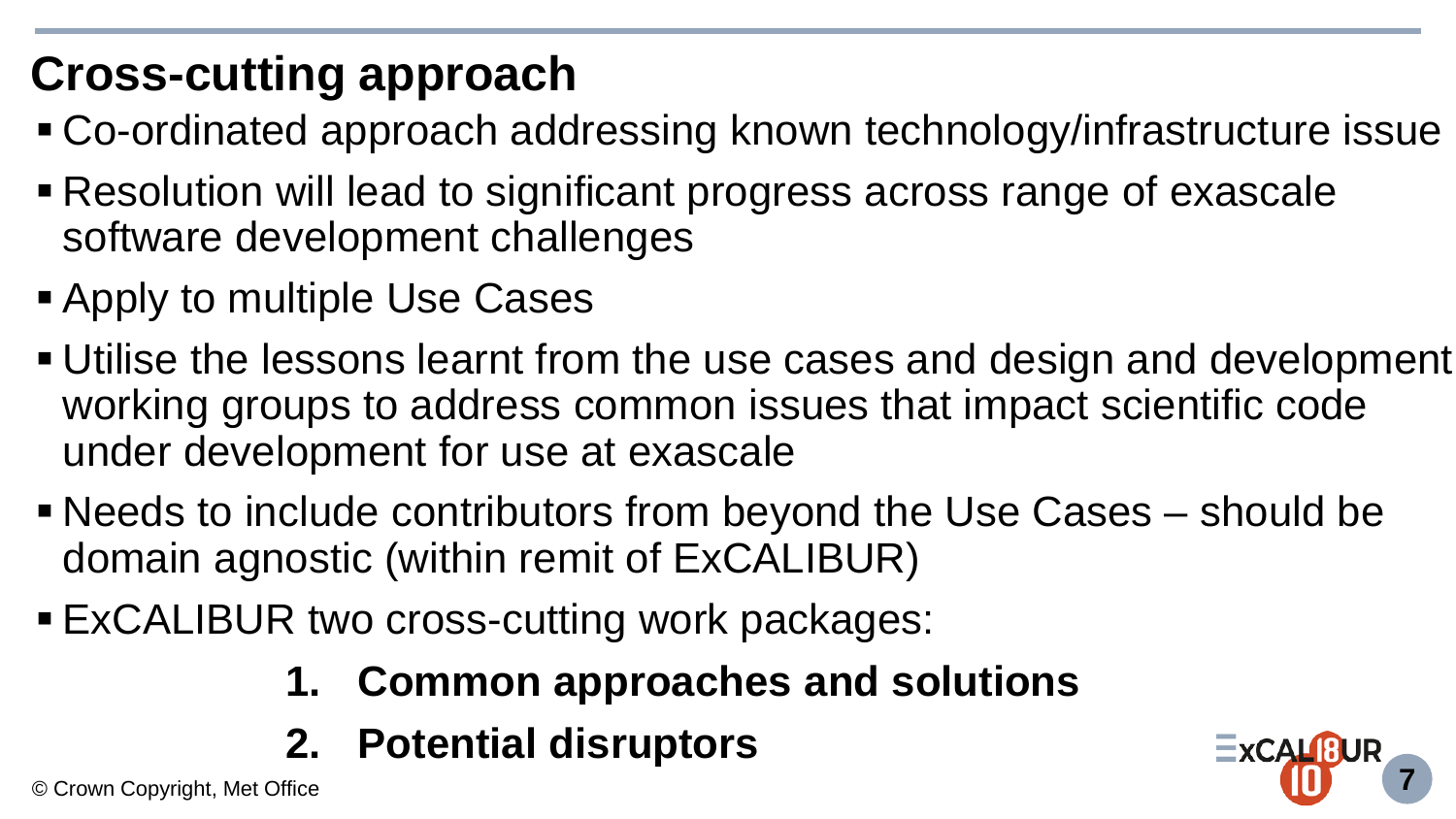### **Future Opportunities**

**Calls over the remainder of the programme**

- Cross cutting call (UKRI) Open
- Use case phase 2 Opens early 2022
- **RSE phase 2 Opens 2021/2022**
- Emerging Requirements Call Opens 2022
- **Met Office opportunities**
- UKAEA opportunities